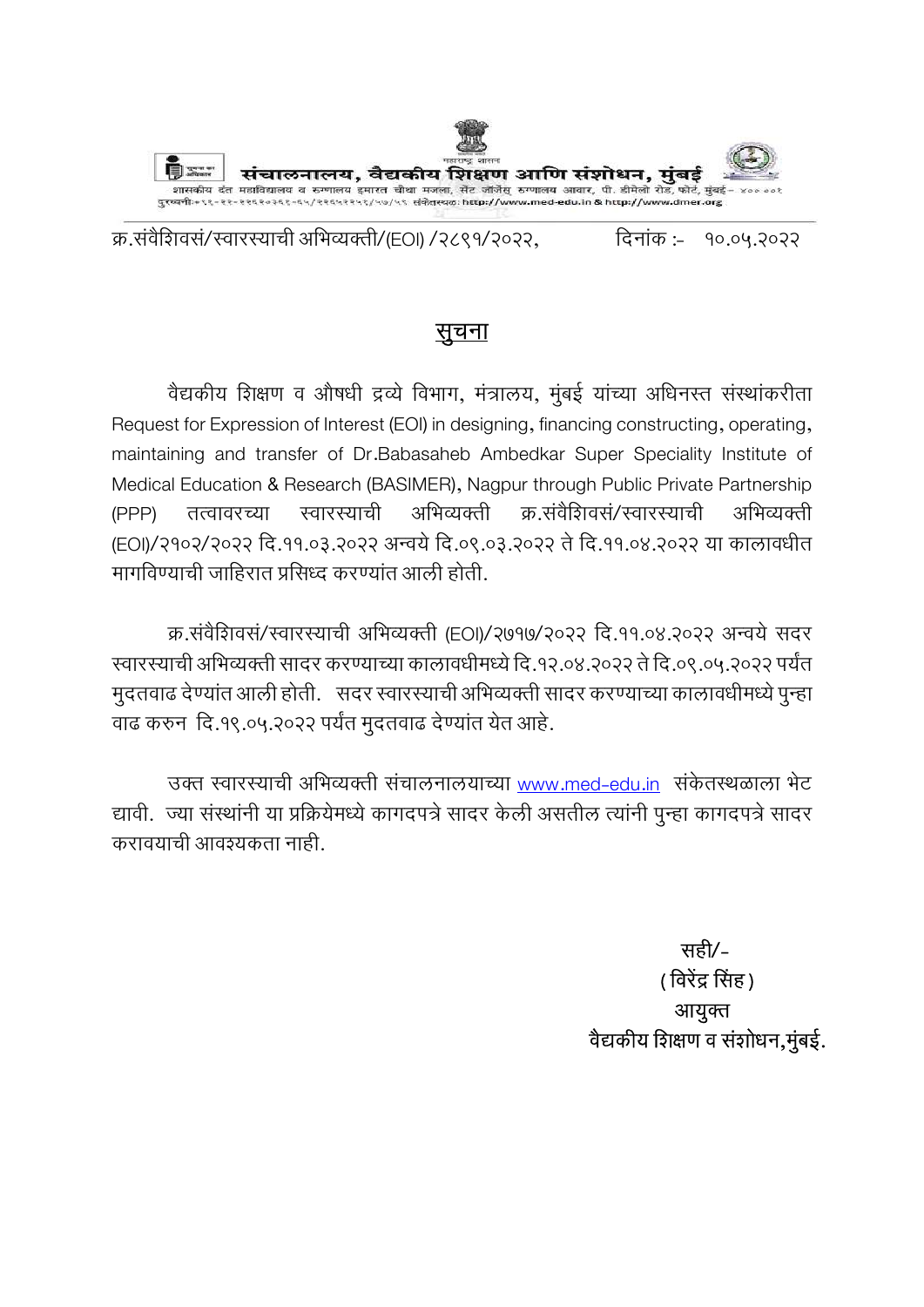

E-Tender No/DMER/Expression of interest/2891/2022 Date:-10/05/2022

## Notice

 The Last date for the submission of Expression of Interest (EOI) designing, financing, constructing, operating, maintaining and transfer of Dr. Babasaheb Ambedkar Super Speciality Institute of Medical Education & Research (BASIMER), Nagpur through Public Private Partnership (PPP) advertisement bearing No. DMER/ Expression of Interest/2102/2022 dated  $11/03/2022$  was extended from  $11<sup>st</sup>$  April 2022 to 9<sup>th</sup> May 2022. However, the said advertisement is being further extended from  $10^{th}$  May 2022 to  $19^{th}$  May 2022.

 Interested agencies may visit the DMER website for further information (www.mededu.in). Agencies that have already submitted their documents are not required to submit again.

Sd/-

 Virendra Singh Commissioner Medical Education & Research, Mumbai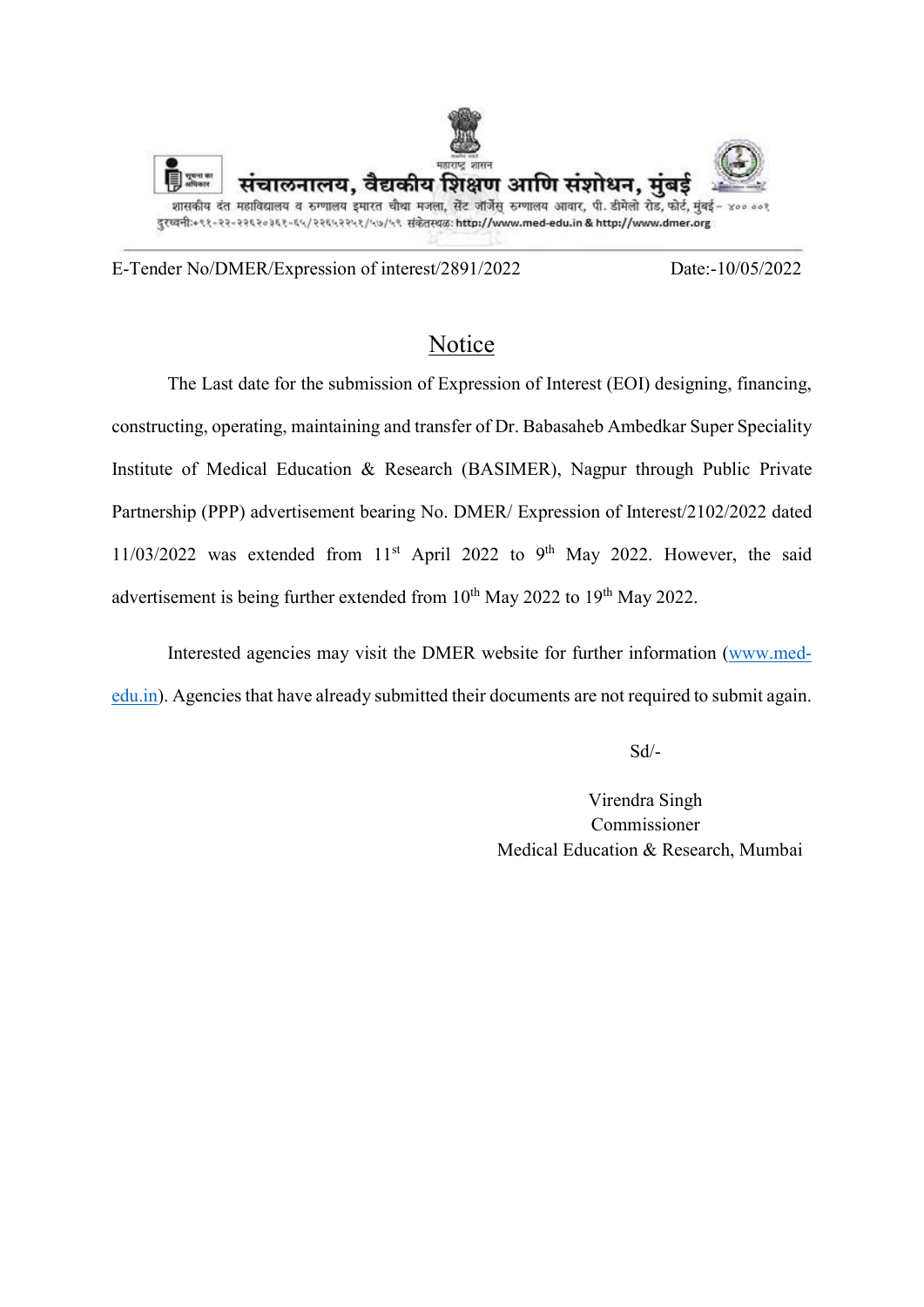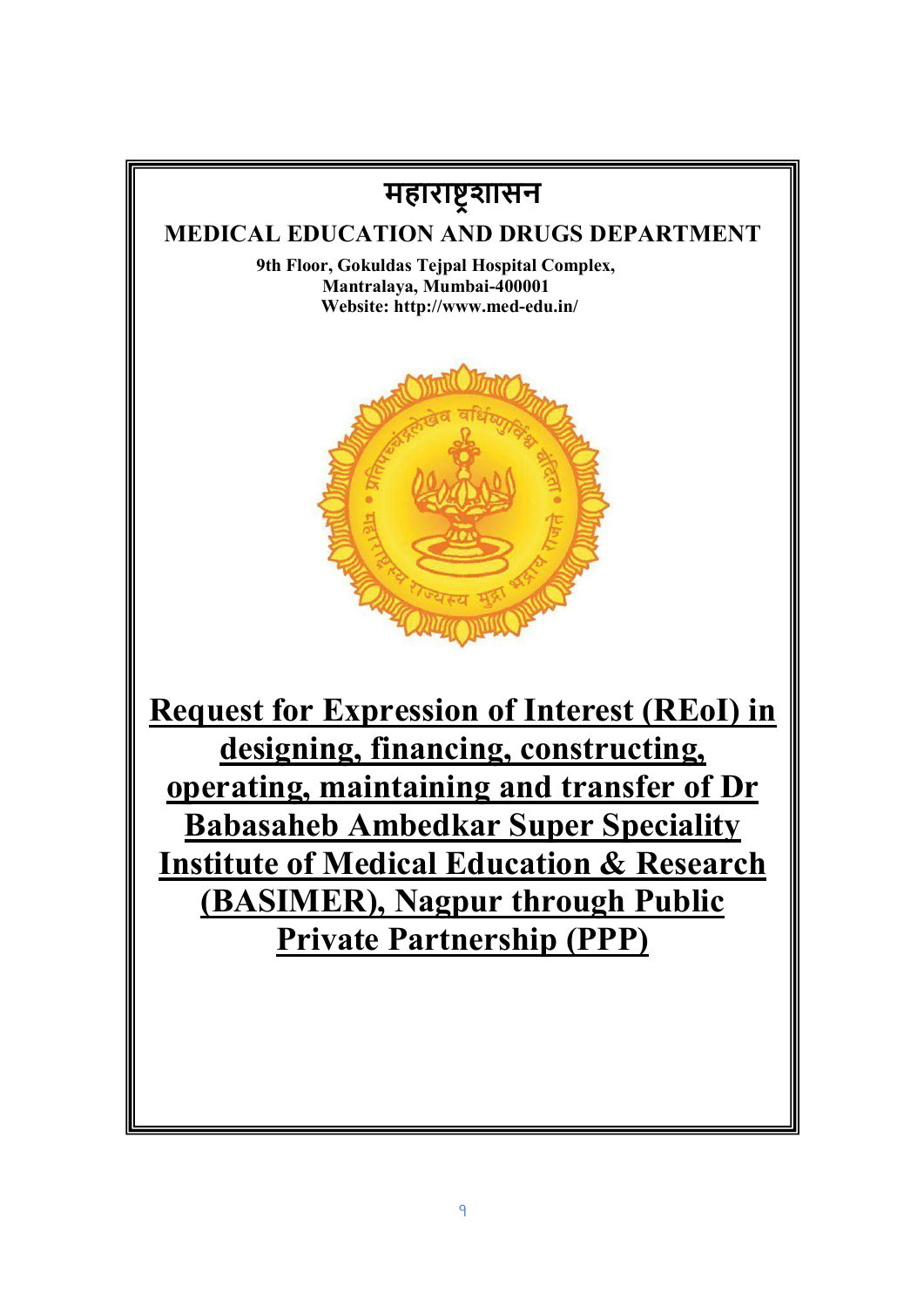REoI Reference No.: DMER/REoI/BASS&IMER/22 Date: 9.03.2022



# Government of Maharashtra Medical Education and Drugs Department

9th Floor, Gokuldas Teipal Hospital Complex, Mantralaya, Mumbai-400001 Website: http://www.med-edu.in/

## REoI NOTICE

Request for online signed Expression of Interest (REoI) from interested parties in designing, financing, constructing, operating, maintaining and transfer of Dr. Babasaheb Ambedkar Super Speciality Institute of Medical Education & Research (BASIMER), Nagpur through Public Private Partnership (PPP).

- The REoI document and guidelines can be viewed/downloaded through thewebsite http://www.med-edu.in/ from 9<sup>th</sup> March 2022 at 11:00 hrs to 19<sup>th</sup> May 2022 (extended Date) until 16:00 hrs.
- Email ID for communication and EoI Submission: comm.mededu@maharashtra.gov.in cc'ing: surendra.chankar@nic.in ; jleber@ifc.org; djhamb@ifc.org
- The last date of submission is extended up to  $19<sup>th</sup>$  May 2022 until 16:00 hrs
- Right to accept or reject any or all the EOI without assigning any reason whatsoever is reserved with Medical Education and Drugs Department (MEDD).

Sd/-

Virendra Singh, IAS (Commissioner Medical Education and Research Government of Maharashtra)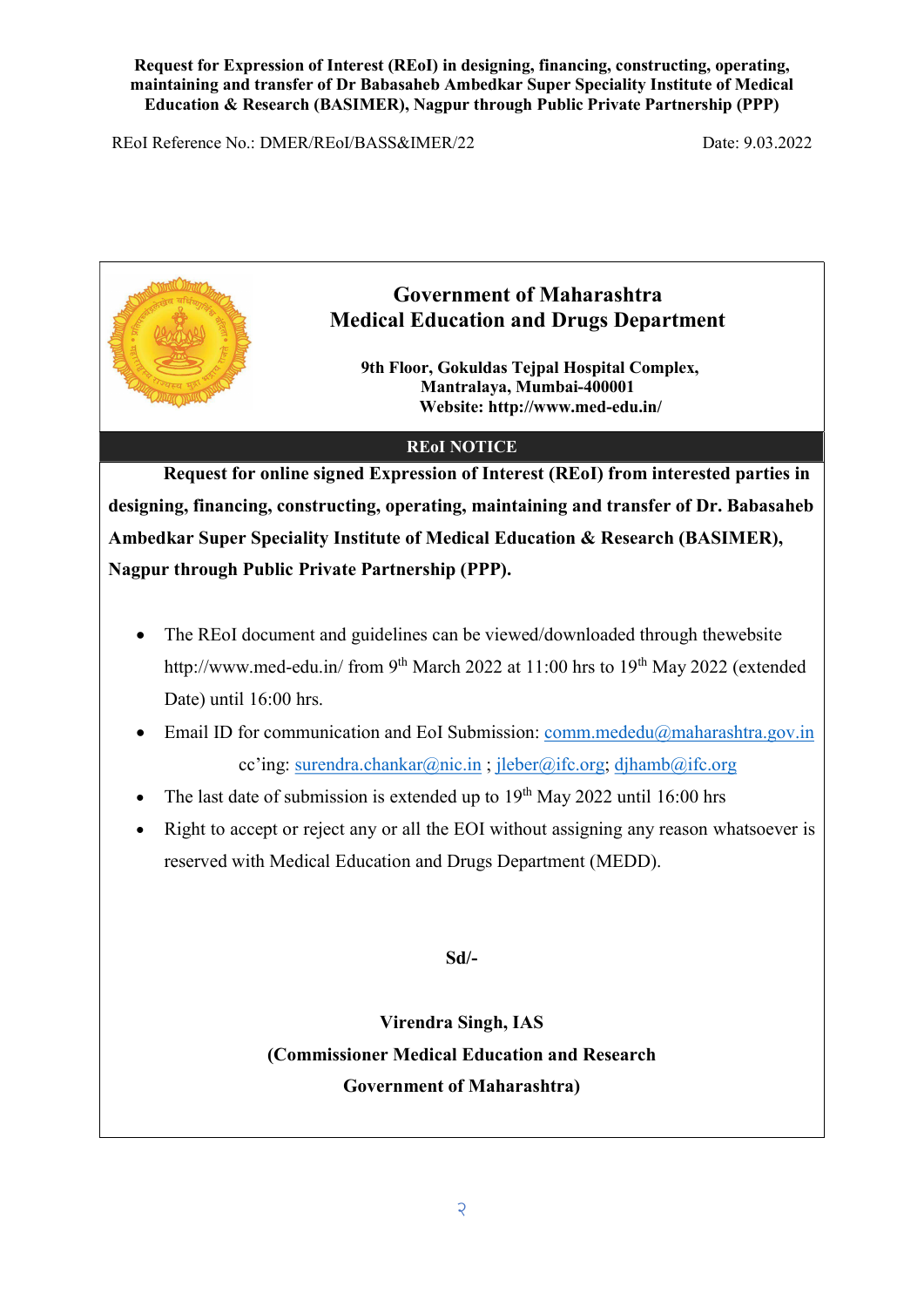REoI Reference No.: DMER/REoI/BASS&IMER/22 Date: 9.03.2022

# Table of Contents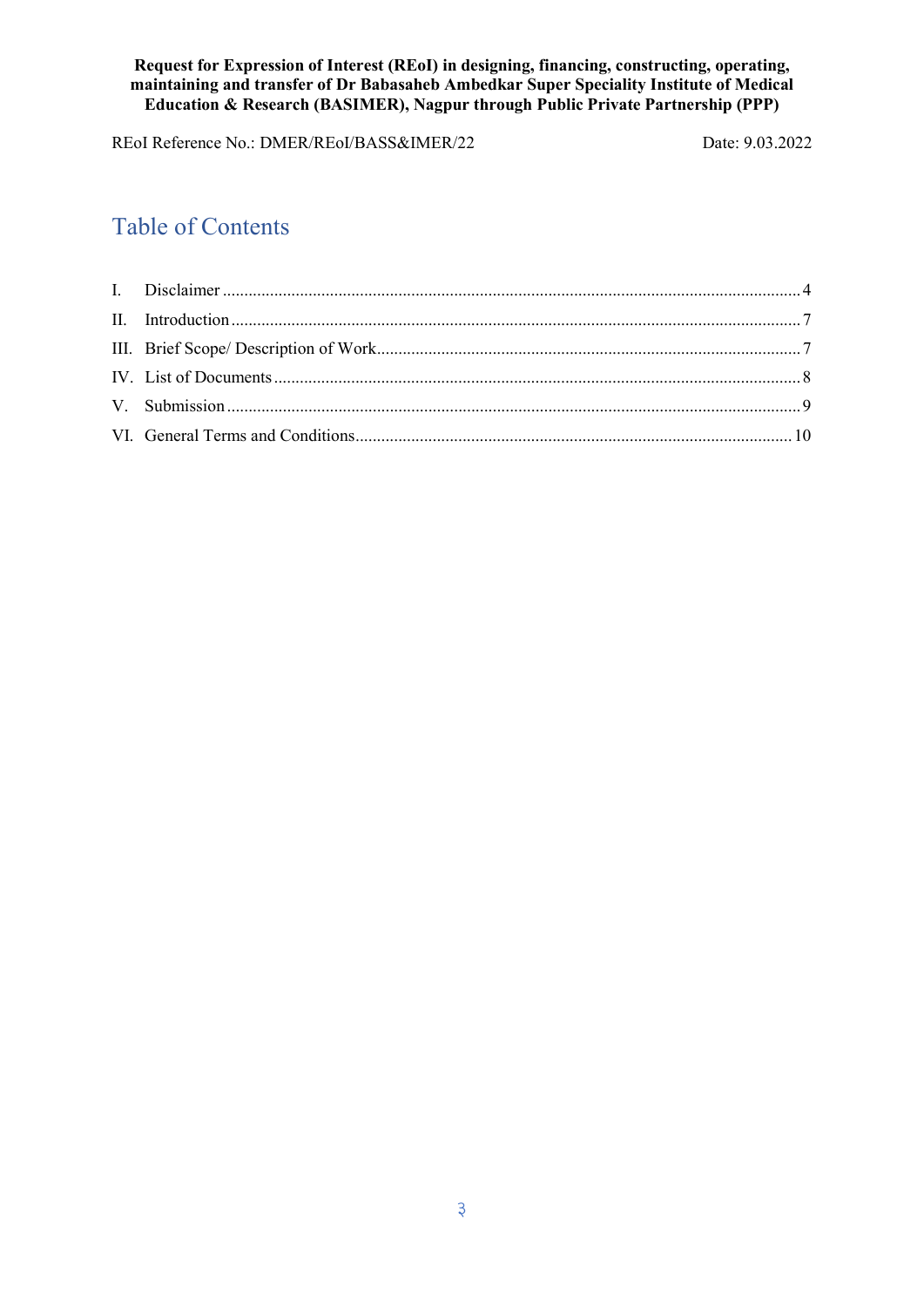REoI Reference No.: DMER/REoI/BASS&IMER/22 Date: 9.03.2022

## I. Disclaimer

- The information contained in this Request for Expression of Interest (REoI) document, whether verbally or in documentary or any other form by or on behalf of MEDD or any of their employees or advisors, is provided to the applicant on the terms and conditions set out in this REoI and such other conditions subject to which such information is provided.
- This REoI is not an agreement and is neither an offer nor invitation by MEDD to the prospective applicants or any other person. The purpose of this REoI is to provide the applicants with information that may be useful to them in preparing and submitting their proposal pursuant to this REoI. This REoI includes statements, which reflect various assumptions and assessments arrived at by MEDD in relation to the Project. Such assumptions, assessments and statements do not purport to contain all the information that each applicant may require. This REoI may not be appropriate for all persons, and it is not possible for its employees or advisors to consider the investment objectives, financial situation and particular needs of each party who reads or uses this REoI. The assumptions, assessments, statements, and information contained in the REoI may not be complete, accurate, adequate, or correct. Each applicant should, therefore, conduct its own investigation and analysis and should check the accuracy, adequacy, correctness, reliability and completeness of the assumptions, assessments, statements, and information contained in this REoI and obtain independent advice from appropriate sources.
- $\bullet$  Information provided in this REoI to the applicant(s) is on a wide range of matters, some of which depends upon interpretation of law. The information given is not intended to be an exhaustive account of statutory requirements and should not be regarded as a complete or authoritative statement of law. MEDD accepts no responsibility for the accuracy or otherwise for any interpretation or opinion on law expressed herein.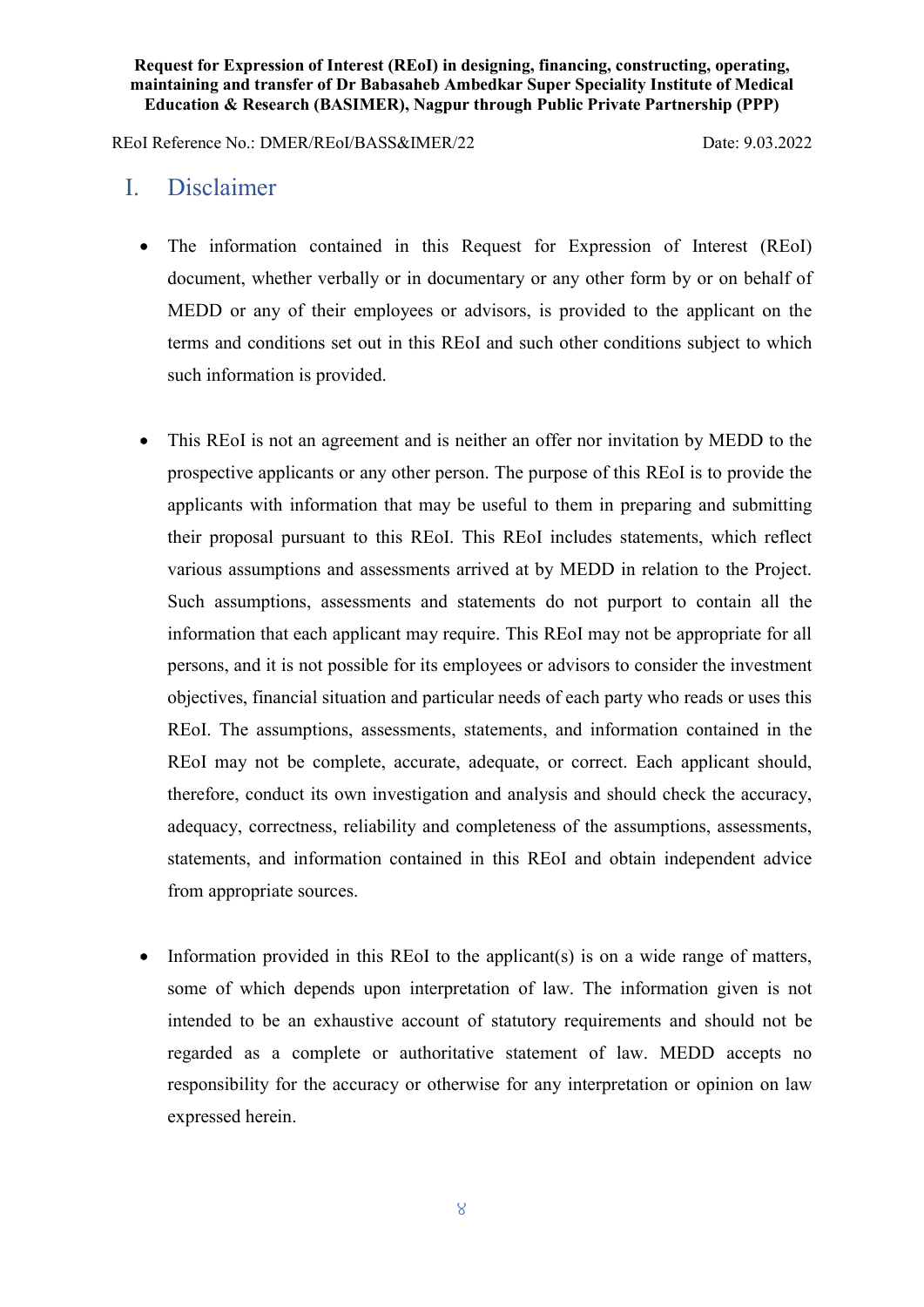## REoI Reference No.: DMER/REoI/BASS&IMER/22 Date: 9.03.2022

- MEDD, its employees and advisors make no representation or warranty and shall have no liability to any person, including any applicant under any law, statute, rules or regulations or tort, principles of restitution or unjust enrichment or otherwise for any loss, damages, cost or expense which may arise from or be incurred or suffered on account of anything contained in this REoI or otherwise, including the accuracy, adequacy, correctness, completeness or reliability of the REoI and any assessment, assumption, statement or information contained therein or deemed to form part of this REoI or arising in any way by participating in this application process.
- MEDD also accepts no liability of any nature whether resulting from negligence or otherwise, any cost arising from reliance upon the statements contained in this REoI by any applicant.
- MEDD may in its absolute discretion, but without being under any obligation to do so, update, amend or supplement the information, assessment or assumptions contained in this REoI.
- The issue of this REOI does not imply that MEDD is bound to select an applicant or to appoint the Successful applicant or Entity, as the case may be, for the Project and MEDD reserves the right to reject all or any of the applications or application without assigning any reason whatsoever.
- MEDD reserves the right to modify or amend or add to any or all of the provisions of the REoI or annul the application process. Such change would be intimated to all the applicants procuring the REoI. Neither MEDD nor its employees or transaction advisor will have any liability in case of any addition, modification, amendment, alteration, cancellation and /or of non-receipt or delayed receipt of any correspondence from them to the applicants due to the communication delays or failure of the applicants to access MEDD's Website (https://www.med-edu.in/) for this information.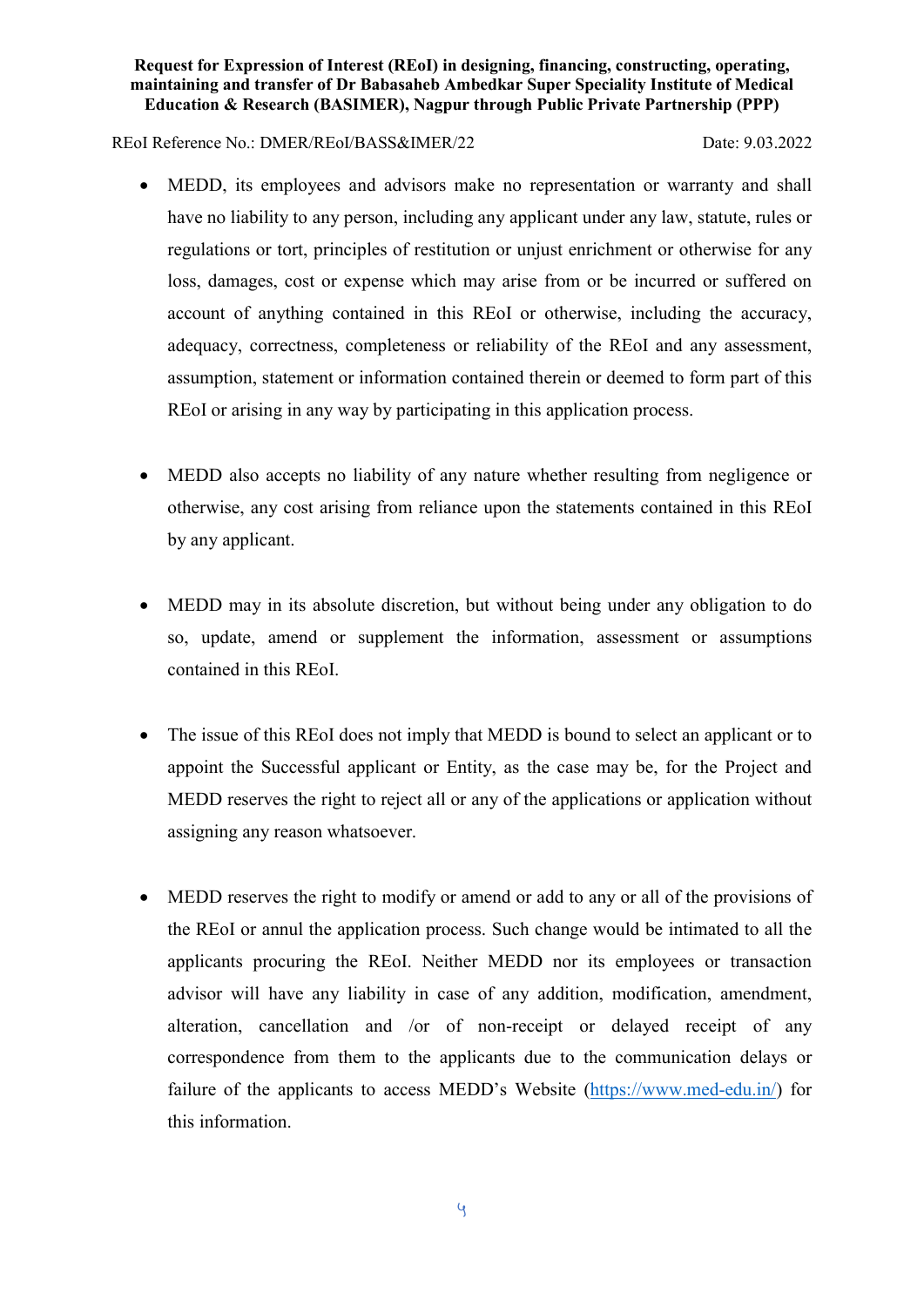## REoI Reference No.: DMER/REoI/BASS&IMER/22 Date: 9.03.2022

- The applicant shall bear all its costs associated with or relating to the preparation and submission of its application including but not limited to preparation, copying, postage, delivery fees, expenses associated with any demonstrations or presentations which may be required by MEDD, or any other costs incurred in connection with or relating to its application. All such costs and expenses shall be borne by the applicant and MEDD shall not be liable in any manner whatsoever for the same or for any other costs or other expenses incurred by an applicant in preparation or submission of the application, regardless of the conduct or outcome of the application process.
- The competent courts at Mumbai shall have jurisdiction over all disputes arising under, pursuant to and/or in connection with the application Process and the REoI.
- This Request for Expressions of Interest constitutes an invitation to submit an expression of interest to participate in a subsequent pre-qualification and tender(s) for the Project. It does not constitute a solicitation to invest, or otherwise participate in, or pre-qualify for, the Project. The MEDD reserve the right not to proceed with any of the interested sponsors at their own discretion, and to invite additional interested sponsors to participate in a subsequent pre-qualification or tender process for the Project. Details of all Interested Sponsors responding to this Request for Expressions of Interest will be published and submitting parties agree to that publication.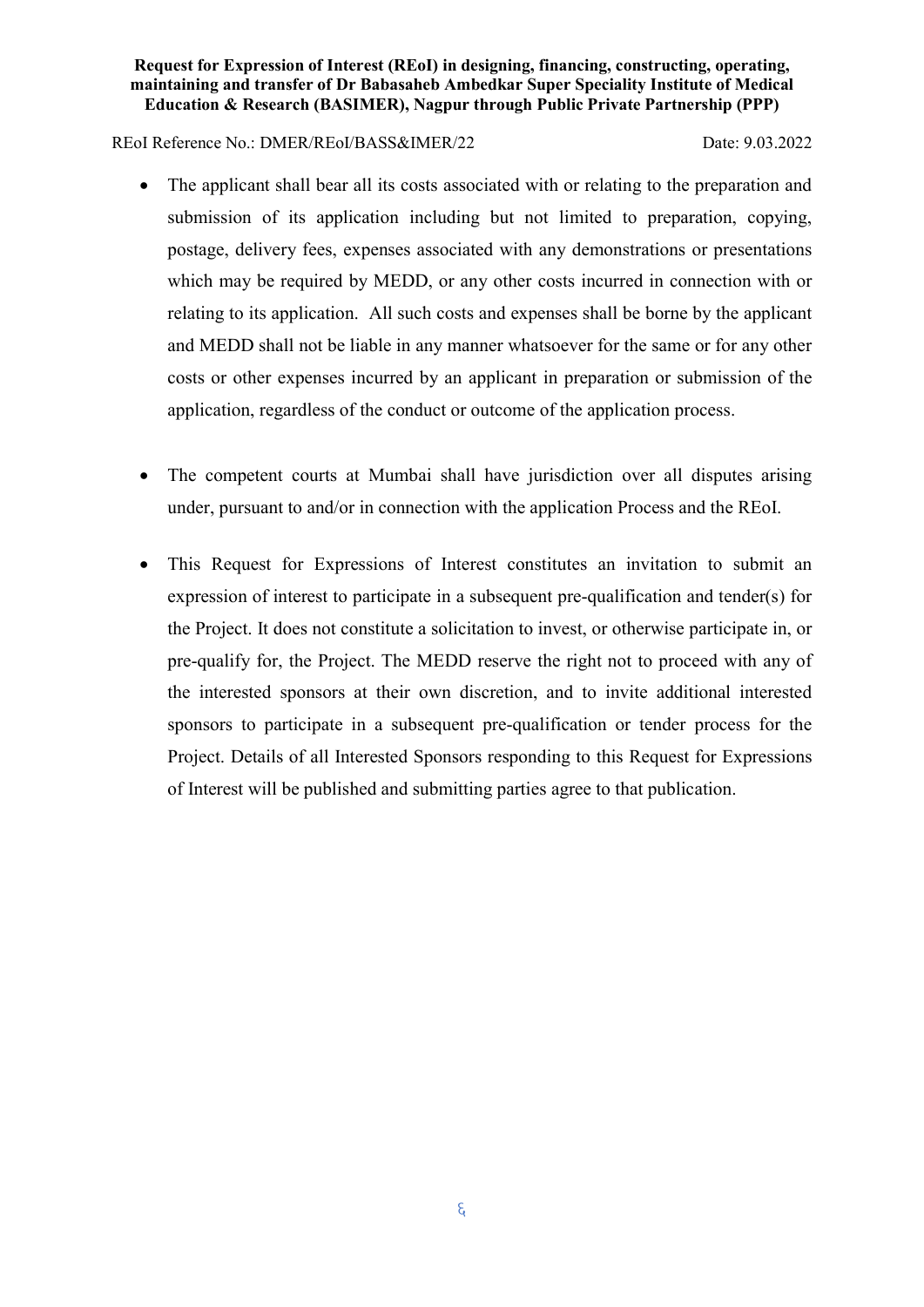REoI Reference No.: DMER/REoI/BASS&IMER/22 Date: 9.03.2022

## II. Introduction

 The Medical Education and Drugs Department (MEDD) of the Government of Maharashtra is the nodal department for framing policy decisions in the domain of Medical Education and Research for the State of Maharashtra. The MEDD has administrative control over 67 institutes including 21 government medical colleges, and affiliated dental, nursing and paramedical hospitals and colleges. The main function of the department is to impart undergraduate and postgraduate medical education to the students at government medical colleges and provide the necessary facilities in these medical colleges as per the standards of the National Medical Commission/ National Board of Examination. Additionally, institutions under the MEDD also provide referral services and tertiary care to patients. Maintaining the quality of service to the patients as well as the quality of treatment, medicine and related research are integral functions of this department.

 MEDD is inviting local and/ or international sponsors interested in financing, equipping, operating, maintaining and transferring the Project through a long-term PPP concession agreement. The selection of PPP sponsors by MEDD will be done through an international competitive tender expected to commence this year with the help of the International Finance Corporation (IFC), a member of the World Bank Group.

# III. Brief Scope/ Description of Work

 The Medical Education and Drugs Department (MEDD) of the State of Maharashtra, India, is planning to develop a greenfield super specialty hospital in the city of Nagpur through a Public Private Partnership (PPP). The planned Dr. Babasaheb Ambedkar Super Speciality Institute of Medical Education & Research (BASIMER), Nagpur will involve the greenfield development of a 615 bedded super specialty hospital through a private developer, which would be transparently selected through a competitive bid process. The 6.5-acre site for the proposed hospital is 3.5 km from the existing Indira Gandhi Government Medical College (IGMC) campus in Nagpur.

 The private developer would be responsible for designing, building, financing, operating, maintaining and the transfer of the greenfield teaching hospital under a long-term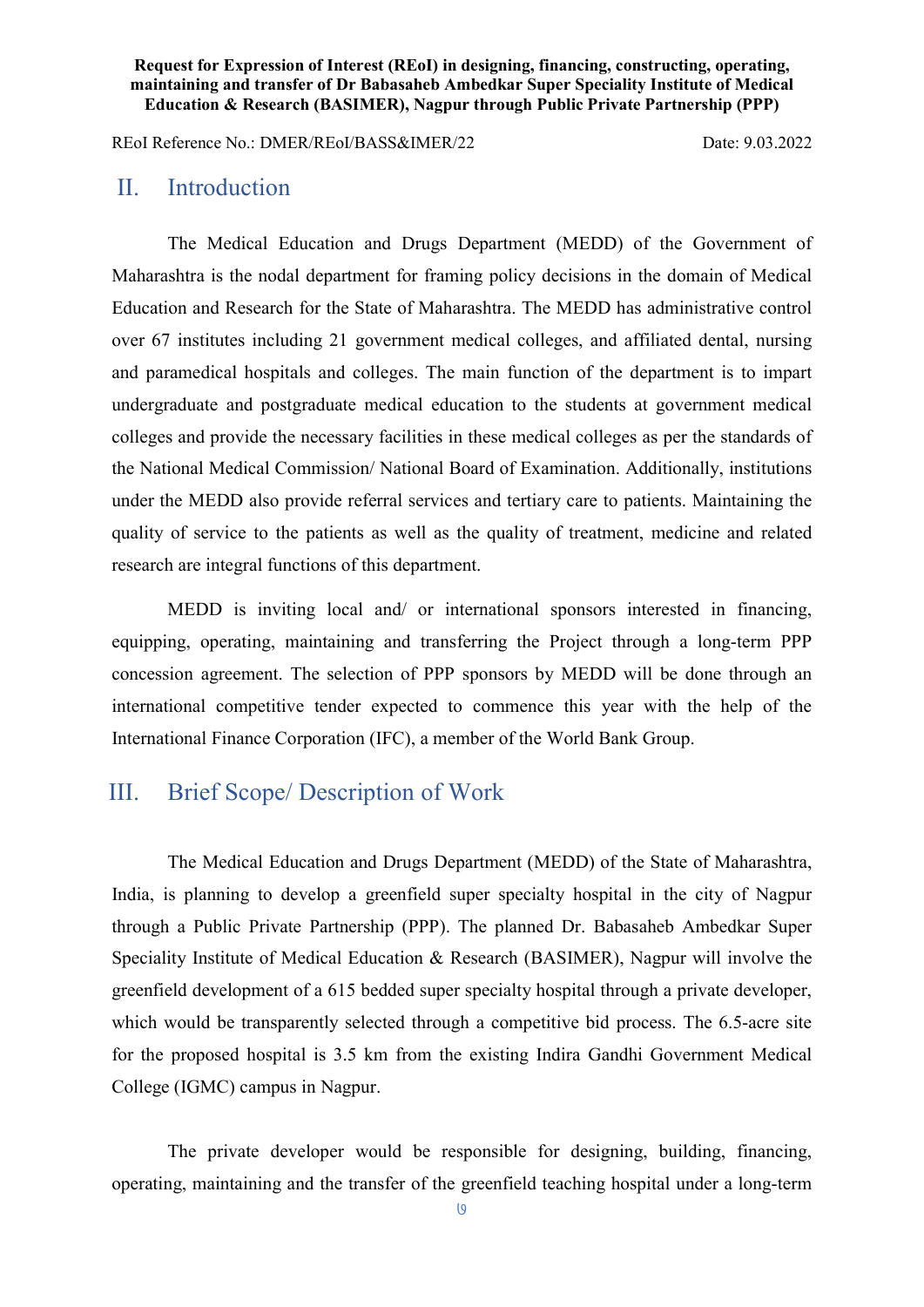### REoI Reference No.: DMER/REoI/BASS&IMER/22 Date: 9.03.2022

concession period of about 30-35 years. In addition to the designing, building, and full operationalization of the hospital and associated healthcare facilities, the private operator will deliver all clinical services, including recruitment of doctors, nurses, and other health professionals, as well as the provision of all medical equipment and all pharmaceuticals necessary for clinical services delivery. It is also proposed to start a minimum 70 seat (MD/MS/DNB) program in 17 broad specialities (Medicine, Pediatrics, Dermatology, Psychiatry, Radiology, Laboratory Medicine, Biochemistry, Pathology, Microbiology, Anesthesia, Surgery, Orthopedics, OBGY, ENT, Ophthalmology, Pulmonary Medicine, Emergency Medicine) and a 40 seat (DM/MCh/DNB) program in 11 super specialties (Cardiology, Nephrology, Urology, Hematology, CVTS, Neurosurgery, Gastroenterology, Gastrointestinal Surgery, Pediatric Surgery, Plastic Surgery, Neurology) as per NMC/NBE norms at the Dr Babasaheb Ambedkar Super Speciality Institute of Medical Education & Research (BASIMER), Nagpur (the "Project").

 To facilitate the development and implementation of the Project and PPPs, the State of Maharashtra has adopted its own PPP policy framework, and the Government of India (GoI) approved in December 2020, a Viability Gap Funding (VGF) Scheme for financial support to PPP projects in the social infrastructure sector (e.g., healthcare and education projects). The GoI VGF scheme can support a portion of capital and operational expenditures to ensure a financially viable PPP project. The size of the facility, the plan for implementation (i.e., whether there would be a phased implementation) and other relevant details of the PPP structure will be determined and included in the request for proposal (RFP) for the Project.

## IV. List of Documents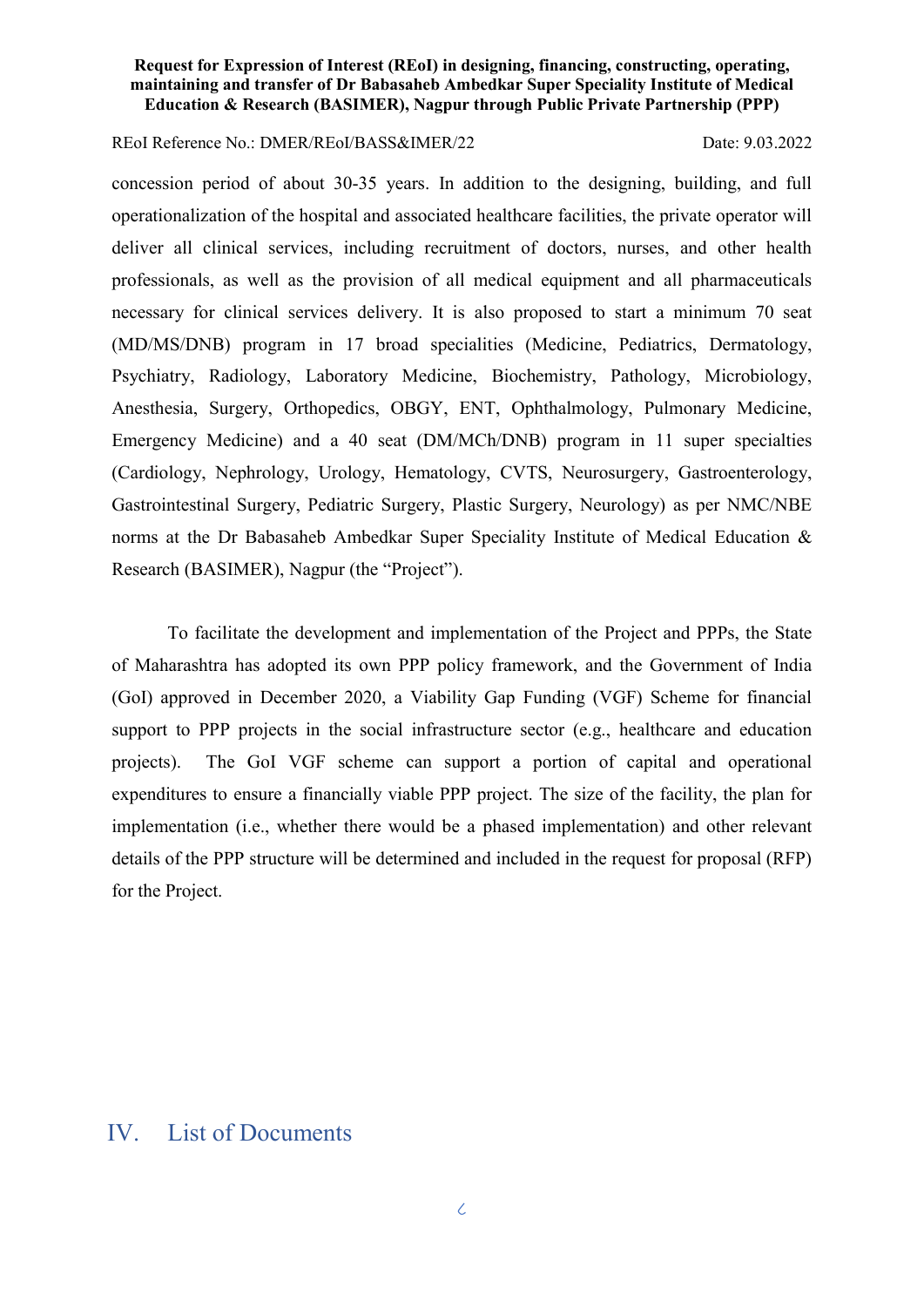REoI Reference No.: DMER/REoI/BASS&IMER/22 Date: 9.03.2022

Interested sponsors shall send their Expression of Interest in the Project as per the REoI timelines and provide the following documents:

| <b>SN</b>        | <b>Documents to be submitted</b>                                                                                                                                                                                                                                                                                                                                                 |
|------------------|----------------------------------------------------------------------------------------------------------------------------------------------------------------------------------------------------------------------------------------------------------------------------------------------------------------------------------------------------------------------------------|
| 1.               | A cover letter expressly stating the sponsor's interest in the Project, as well as a short<br>description of the interested sponsor and of its group of companies (if applicable) and<br>its/their activities                                                                                                                                                                    |
| 2.               | Certificate of Incorporation or Registration, Copy of GST registration certificate and<br>PAN Card.                                                                                                                                                                                                                                                                              |
| 3.               | Financial statements of the interested sponsor for each of the last 3 audited financial<br>years (FY 2018-2019, FY 2019-2020 and FY 2020-2021).                                                                                                                                                                                                                                  |
| $\overline{4}$ . | A list of projects undertaken by the interested sponsor similar to the Project including<br>the following details (maximum of five projects) in tabular format:<br>Project Name<br>Project Location<br>Project Description (e.g., type of facility, number of beds, in-patients and out-patients per<br>year, etc.)<br>Role in the Project (sponsor, contractor and/or operator) |
|                  | Total Project Cost and Shareholding Percentage                                                                                                                                                                                                                                                                                                                                   |
| 5.               | A list of relevant certifications (e.g., JCI accreditation, ISO certifications, etc)                                                                                                                                                                                                                                                                                             |
| 6.               | For international sponsors, a brief description of their current presence and/or<br>involvement in India, if any (maximum one paragraph)                                                                                                                                                                                                                                         |
| 7.               | Name of contact person and contact details                                                                                                                                                                                                                                                                                                                                       |
| 8.               | A letter confirming the sponsor's name can be published on above mentioned website                                                                                                                                                                                                                                                                                               |

It must be noted that interested agencies should familiarise themselves with all local legal and regulatory statutory requirements, taking them into account while preparing the response. Agencies submitting responses are expected to bear all costs associated with the preparations and submission of their responses.

# V. Submission